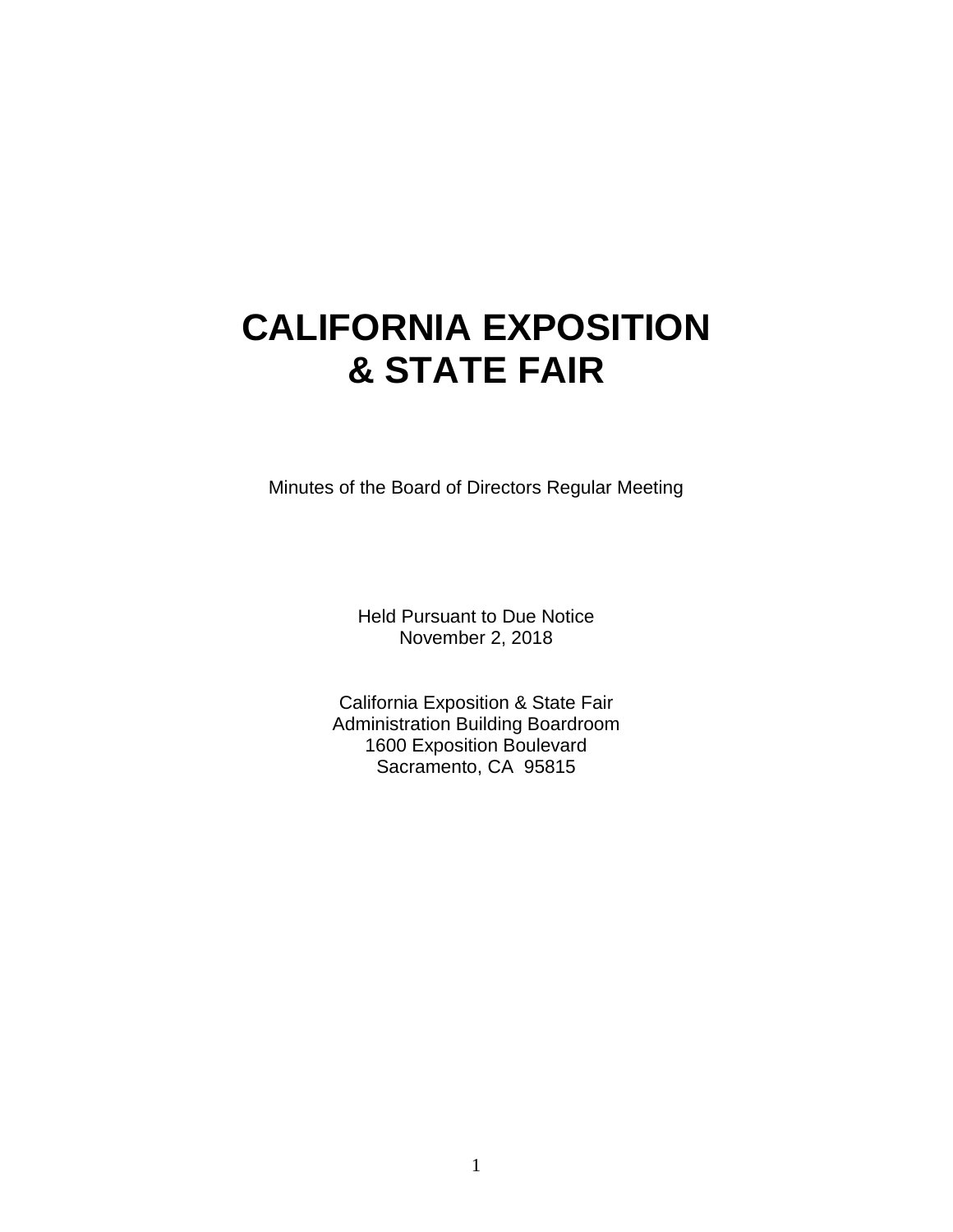#### **Directors Present**

Director Rima Barkett, Chair Director Rina DiMare, Vice Chair Director Sonney Chong Director Jess Durfee Director Corny Gallagher Director Rex Hime Director Tony Ortiz

#### **Directors Absent**

Director David Mallel Director K. Mark Nelson

#### **Staff Present**

Rick Pickering, Chief Executive Officer (CEO) Tom Martinez, Chief Deputy General Manager (CDGM) Samantha Brown, Deputy General Manager, Administration (DGM) Margaret Mohr, Deputy General Manager, Business Development & Marketing (DGM) Marcia Shell, Assistant General Manager, Expo Events (AGM) Rachelle Weir, Programs Manager Jay Carlson, Ag Programs Manager Sue O'Brien, Recording Secretary Jen Koga, Finance

#### **Others Present**

Brian Honebein, Event Partnership Nick Nicora, Spectra Amber Williams, un/common

\*May not include all others present in the room or arriving late.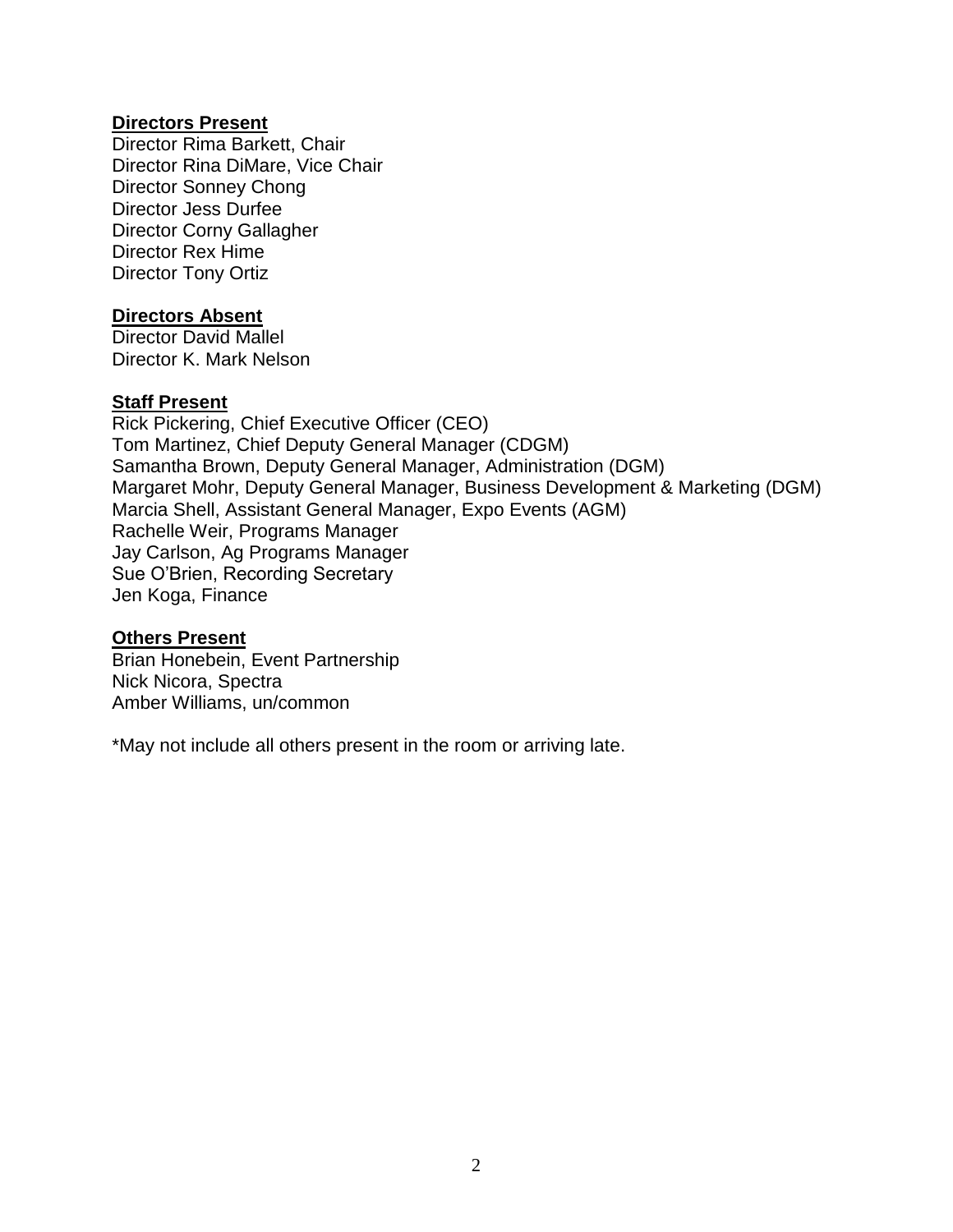#### **1. CALL TO ORDER**

Chair Barkett called the meeting to order at 12:33 p.m. Chair Barkett dispends with the reading of the Missions Statement, Policy Statement and Public Comment Statement.

#### **2. ROLL CALL**

Roll call was taken and a quorum was present. Director Mallel and Director Nelson were not present and asked to be excused.

#### **Motion:**

It was moved by Director Hime and seconded by Director DiMare to excuse the absence of Director Mallel and Director Nelson. **All in favor, motion carried unanimously.**

# **3. PLEDGE OF ALLEGIANCE**

Chair Barkett asked Director Durfee to lead the Board and Staff in the Pledge of Allegiance. Board Members convened into Closed Session at 12:35 p.m.

# **4. CLOSED SESSION**

The Board will convene in closed session as authorized by Government Code Section 11126(e)(2)(B) to confer with legal counsel regarding a matter that presents a significant exposure to litigation against California Exposition & State Fair, based on the facts and circumstances.

**a.** Pursuant to Government Code section 11126(e)(1), the Board will meet in closed session. The purpose of the closed session is to confer with and receive legal advice from counsel regarding pending litigation to which California Exposition and State Fair is a party. Offray, et al. v. California Exposition and State Fair,

et al., Sacramento County Superior Court, Case Number: 34-2016-00200690.

**b.** Pursuant to Government Code section 11126(e)(1), the Board will meet in closed session. The purpose of the closed session is to confer with and receive legal advice from counsel regarding pending litigation to which California Exposition and State Fair is a party. Wyman v. High Times Productions, Inc., et al., United States District Court, Eastern District of California, Case Number: 18-CV-02621-TLN-EFB.

# **5. PUBLIC BOARD MEETING**

**a.** Report out of Closed Session, if needed. The Board re-convened at 12:54 p.m. for the Public Meeting. CEO Pickering noted that there was nothing to report out of Closed Session.

# **6. INTRODUCTION OF GUEST & STAFF**

Introduction of Guests and Staff were made around the room.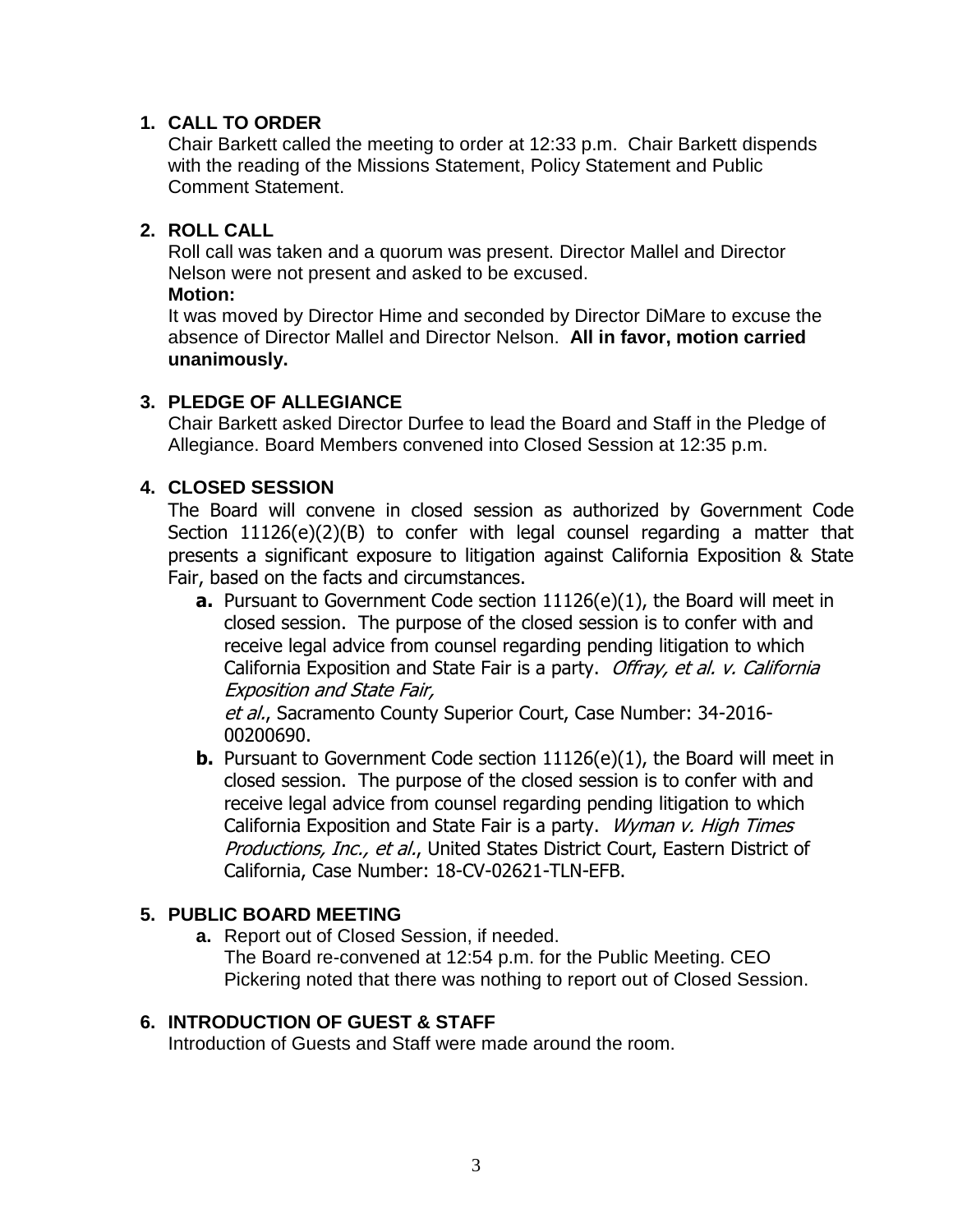#### **7. PRESENTATION**

None

#### **8. MINUTES OF MEETINGS**

- **a.** Accept Cultural Advisory Council Meeting Minutes of August 9, 2018, as presented.
- **b.** Accept Agricultural Advisory Council Meeting Minutes of June 12, 2018, as presented.
- **c.** Approve Board Committee Meeting Minutes of September 14, 2018, as presented.
- **d.** Approve Board Meeting Minutes of September 14, 2018, as presented. **MOTION:**

It was moved by Director Hime and seconded by Director Durfee to accept items a & b, as presented. **All in favor, motion carried unanimously. MOTION:**

It was moved by Director Hime and seconded by Director Durfee to approve items c & d as presented. **All in favor, motion carried unanimously.**

# **9. COMMITTEE AND STAFF REPORTS**

None

#### **10.FINANCIAL REPORTS**

- **a.** Service Contracts Requiring Board Notification/Approval
- **b.** Profit & Loss Statement
- **c.** Balance Sheet
- **d.** Aged Receivable Report

Finance Committee Chair Gallagher reviewed items a through d with the Board.

# **MOTION:**

Director Gallagher moved and Director Hime seconded to approve item a. **All in favor, motion carried unanimously.**

Director Hime and Director Chong seconded to approve items b through d. **All in favor, motion carried unanimously.**

# **11.CORRESPONCENCE**

None

# **12.UNFINISHED BUSINESS**

**a.** Discussion of Current Staffing Levels and Potential Adjustments. **MOTION:**

Director Durfee moved and Director Chong seconded to direct staff to work with HR regarding Staffing Levels and Potential Adjustments. **All in favor, motion carried unanimously.**